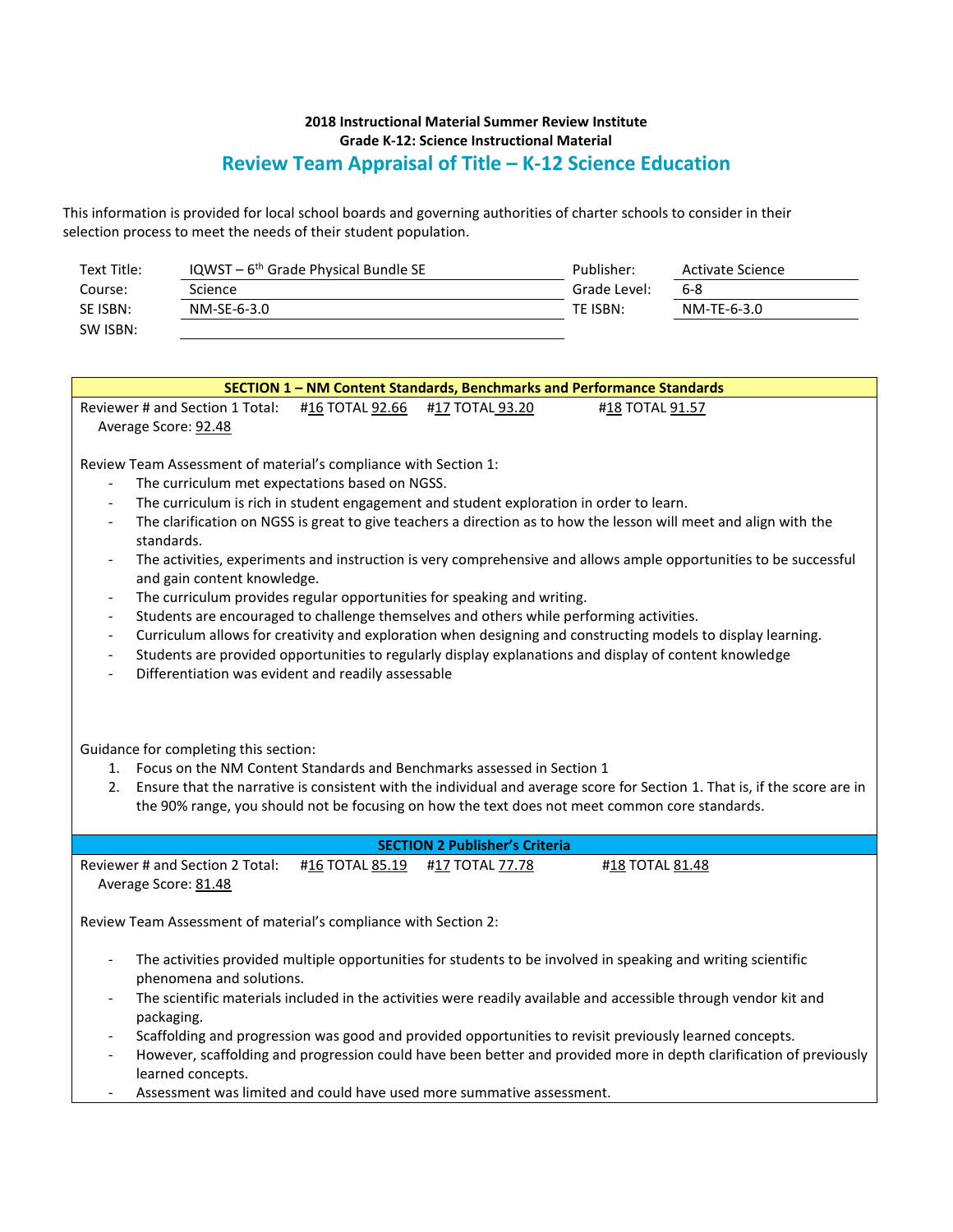The activities/experiments are rigorous enough to meet the NGSS performance expectations and disciplinary core concepts, however, the teachers and student edition is lacking content information (e.g., vocabulary, background information) to help students succeed.

## **Reviewer Comments**

Reviewer #: 16 Reviewer Background: 19 years as an educator and I have taught science at several different levels. Comments: The curriculum appears to follow the "do science, to learn science" premise, which is great to encourage all students to be engaged in this learning. Reviewer #: 17 Reviewer Background: Science teacher for 16 years (6-12) Comments: The activities/experiments was rigorous enough to meet the NGSS performance expectations and disciplinary core concepts, however, the teachers and student edition is lacking content information (e.g., vocabulary, background information) to help students succeed. Reviewer #: 18 Reviewer Background: 16 years of teaching 7-12. Comments: I felt that as an educator that this textbook would not meet the standards that New Mexico is looking for. It just does not live up to the academic rigor that I would expect.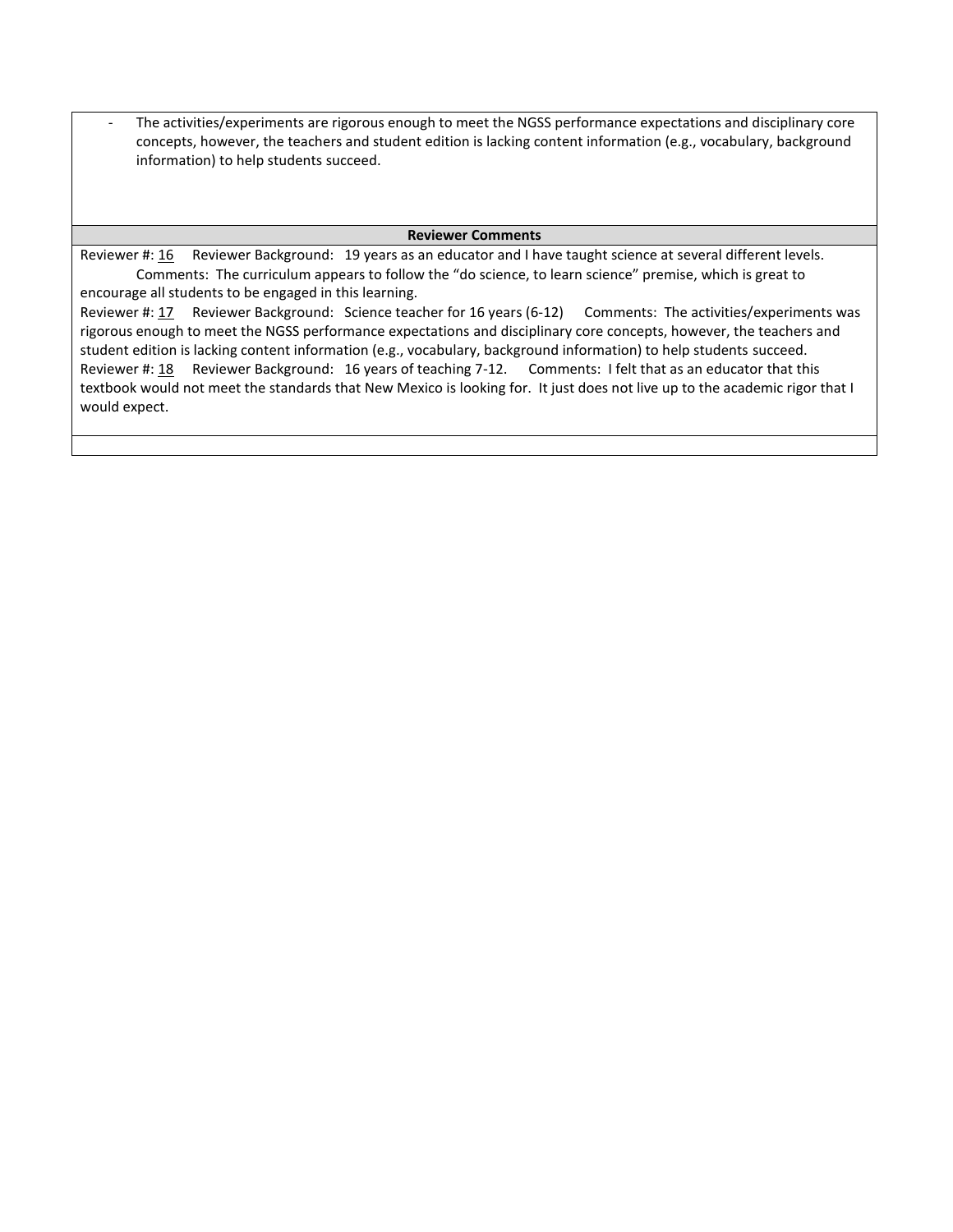## **2018 Instructional Material Summer Review Institute Grade K-12: Science Instructional Material Review Team Appraisal of Title – K-12 Science Education**

This information is provided for local school boards and governing authorities of charter schools to consider in their selection process to meet the needs of their student population.

| Text Title: | IQWST – $7th$ Grade Life Bundle SE | Publisher:   | Activate Science |
|-------------|------------------------------------|--------------|------------------|
| Course:     | Science                            | Grade Level: | 6-8              |
| SE ISBN:    | NM-SE-7-3.0                        | TE ISBN:     | NM-TE-7-3.0      |
| SW ISBN:    |                                    |              |                  |

| SECTION 1 - NM Content Standards, Benchmarks and Performance Standards                                                                                                                                                                                                                                                                                                                                                                                                                                                                                                                                                                                                                                                                                                                                                                                                                                                                                                                                                                                                                                                                                                                        |  |  |  |  |  |
|-----------------------------------------------------------------------------------------------------------------------------------------------------------------------------------------------------------------------------------------------------------------------------------------------------------------------------------------------------------------------------------------------------------------------------------------------------------------------------------------------------------------------------------------------------------------------------------------------------------------------------------------------------------------------------------------------------------------------------------------------------------------------------------------------------------------------------------------------------------------------------------------------------------------------------------------------------------------------------------------------------------------------------------------------------------------------------------------------------------------------------------------------------------------------------------------------|--|--|--|--|--|
| Reviewer # and Section 1 Total:<br>#16 TOTAL 92.02<br>#17 TOTAL 90.27<br>#18 TOTAL 90.98<br>Average Score: 91.09                                                                                                                                                                                                                                                                                                                                                                                                                                                                                                                                                                                                                                                                                                                                                                                                                                                                                                                                                                                                                                                                              |  |  |  |  |  |
| Review Team Assessment of material's compliance with Section 1:                                                                                                                                                                                                                                                                                                                                                                                                                                                                                                                                                                                                                                                                                                                                                                                                                                                                                                                                                                                                                                                                                                                               |  |  |  |  |  |
| The teacher's edition provides clear overview, including scaffolding and timeframe for lesson.<br>$\qquad \qquad -$<br>Differentiation and other strategies are readily available.<br>$\overline{a}$<br>Teacher guidance and guidelines are very helpful and easy to understand.<br>$\overline{\phantom{a}}$<br>Experiments are filled with great activities and are rich in explanation and content.<br>$\qquad \qquad \blacksquare$<br>Explorations provide ample opportunities to display mastery of content knowledge.<br>$\overline{\phantom{a}}$<br>The lesson activities incorporate the use of technology for the students to be successful.<br>Real life examples are provided and related to what the students are learning.<br>Reading passages with updates on research are evident in the curriculum.<br>Does a great deal in showing how we are all connected to the world around us.<br>$\overline{a}$<br>They do not, however, give enough focus to the vocabulary terms which could harm them as they continue on<br>$\overline{\phantom{a}}$<br>through upper levels<br>The DCI on evidence of Common Ancestry and Diversity is not evident in the Life Science curriculum. |  |  |  |  |  |
| <b>SECTION 2 Publisher's Criteria</b>                                                                                                                                                                                                                                                                                                                                                                                                                                                                                                                                                                                                                                                                                                                                                                                                                                                                                                                                                                                                                                                                                                                                                         |  |  |  |  |  |
| Reviewer # and Section 2 Total: #16 TOTAL 100<br>#17 TOTAL 88.89<br>#18 TOTAL 88.89<br>Average Score: 92.59                                                                                                                                                                                                                                                                                                                                                                                                                                                                                                                                                                                                                                                                                                                                                                                                                                                                                                                                                                                                                                                                                   |  |  |  |  |  |
| Review Team Assessment of material's compliance with Section 2:                                                                                                                                                                                                                                                                                                                                                                                                                                                                                                                                                                                                                                                                                                                                                                                                                                                                                                                                                                                                                                                                                                                               |  |  |  |  |  |
| Scaffolding and progression are very in-depth and provide more than adequate background for new lessons.<br>$\qquad \qquad -$<br>Curriculum provides regular opportunities to engage in speaking and writing.<br>Curriculum addresses the necessity of using scientific evidence to support scientific ideas.<br>$\overline{a}$<br>Materials are user friendly and are readily accessible from vendor.<br>$\overline{a}$<br>The lesson activities provided students to revisit their data in order to make explanations and provide evidence to<br>their thinking.<br>There are many formative assessments that measure the performance expectations, however, it's lacking<br>$\overline{\phantom{a}}$<br>summative assessments where we students' understanding of the lesson presented to them can be assessed.<br>No evidence of recommendations to differentiate instruction with different types of learners.<br>The usability fits the needs of both teachers and students<br>Lacks materials that would address the needs of rural students<br>$\overline{a}$                                                                                                                         |  |  |  |  |  |
|                                                                                                                                                                                                                                                                                                                                                                                                                                                                                                                                                                                                                                                                                                                                                                                                                                                                                                                                                                                                                                                                                                                                                                                               |  |  |  |  |  |